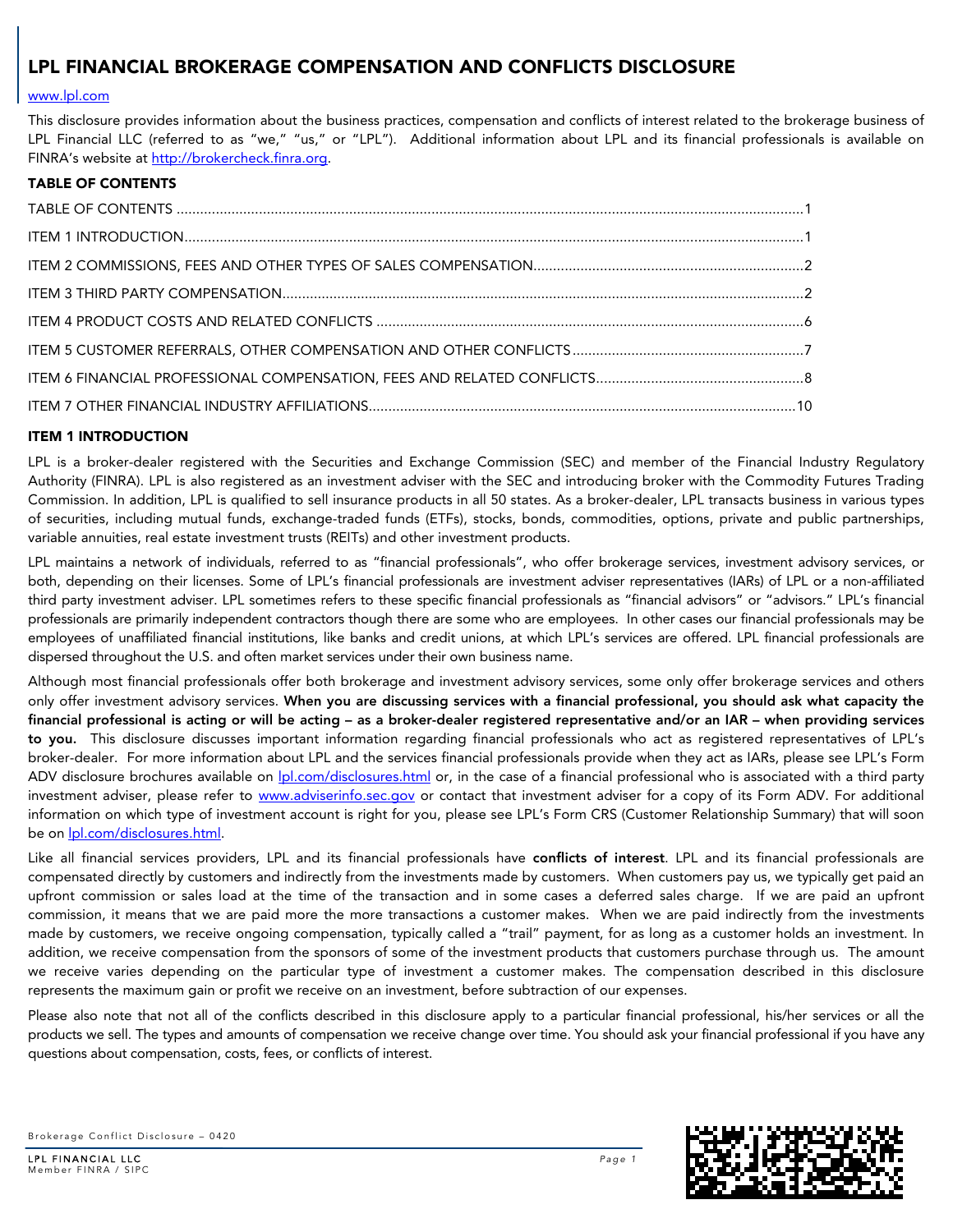# <span id="page-1-0"></span>ITEM 2 COMMISSIONS, FEES AND OTHER TYPES OF SALES COMPENSATION

# Commissions and Sales Charges

LPL receives upfront commissions when it executes transactions that result in the purchase or sale of a security. A commission, which also may be called a sales load, sales charge or placement fee, is typically paid at the time of the sale and can reduce the amount available to invest or can be charged directly against an investment. Commissions are often based on the amount of assets invested. LPL receives the sales charge or commission and shares it with your financial professional. In some cases, a portion of the sales charge or commission is retained by the investment's sponsor. Commissions vary from product to product, which creates an incentive to sell a higher commission security rather than a lower commission security. The maximum and typical commissions for common investment products are listed below. For more information about other commissions that apply to a particular transaction, please refer to the applicable investment's prospectus or other offering document.

- *Equities and Other Exchange Traded Securities*. The maximum commission charged by LPL in an agency capacity on an exchangetraded security transaction, such as an equity, option, ETF, exchange traded note (ETN) or closed-end fund (CEF), is 1.5% of the transaction amount. The commission amount decreases from 1.5% as the size of the transaction amount increases according to a schedule. In addition, the financial professional can decide to discount the commission amount to a minimum of \$30 per transaction.
- *Mutual Funds and 529s.* The maximum commission or sales charge permitted under applicable rules is 8.5%, although the maximum is typically 5.75%.
- *Annuities.* The maximum upfront commission paid for new sales of annuities is typically 5.5%, but varies depending on the time purchased, and type of annuity, such as fixed, fixed index, traditional and investment-only variable annuities.
- *Alternative Investments.* For alternative investment products, such as hedge funds, private equity funds, non-traded business development companies (BDCs), real estate private placements, or real estate investment trusts (REITs), the upfront sales load is as high as 5.5%.
- *Unit Investment Trusts (UITs*). The maximum upfront sales charge paid typically ranges from 1.85% to 3.95%, and can depend on the length of the term of the UIT.

# Markups and Markdowns – Principal or Dealer Transactions

When LPL buys from or sells a security to you in a principal capacity, LPL buys or sells the security directly from you, rather than acting as your agent to buy or sell the security from a third party. These transactions are also known as "dealer transactions." In these circumstances, if we sell a security at a price higher than what we paid for it, we will earn a markup. Conversely, if we buy a security from you at a price lower than what we sell it for, we will earn a markdown. Transactions in bonds and other fixed-income securities such as structured products often occur as dealer transactions.

The maximum markup/markdown on a transaction with a customer that we receive when acting in a principal capacity typically does not exceed 2.5% of the value of the security. On rare occasions, a markup/markdown may exceed 2.5% on a deeply discounted security. In many cases, the actual markup/markdown percentage is lower based on factors such as quantity, price, type of security, rating, maturity, etc.

# Direct Fees and Charges

If you hold an account at LPL, LPL charges miscellaneous fees directly to your account such as fees for transaction processing, account transfers, and retirement account maintenance. For direct fees that apply per transaction, LPL receives more fees the more transactions that result from a financial professional's recommendation. These direct fees and charges are set out in the Miscellaneous Account and Service Fee Schedule at *Ipl.com/disclosures.html*, are not shared with financial professionals, and are not charged by LPL if you hold an account directly with a product sponsor rather than with LPL.

# <span id="page-1-1"></span>ITEM 3 THIRD PARTY COMPENSATION

LPL and financial professionals receive compensation from investment product sponsors and other third parties in connection with investments that LPL customers make in securities such as mutual funds, annuities, and alternative investments. Some types of third party compensation are received by LPL and shared with financial professionals, and other types are retained only by LPL. For more information about the third party compensation LPL receives, the investment product sponsors and other third parties that pay LPL the compensation, and related conflicts of interest, please see the Third Party Compensation and Related Conflicts of Interest on **pl.com/disclosures.html**.

# Third Party Compensation Shared by LPL and Financial Professionals

# Trail Compensation

LPL and its financial professionals receive ongoing compensation from certain investment products such as mutual funds, annuities and alternative investments. This compensation (commonly known as trails or Rule 12b-1 fees) is typically paid from the assets of the investment product under a distribution or servicing arrangement with the investment sponsor and is calculated as an annual percentage of assets invested by LPL customers. The more assets you invest in the product, the more we will be paid in these fees. Therefore, we have an incentive

Brokerage Conflict Disclosure – 0420

LPL FINANCIAL LLC *Page 2* Member FINRA / SIPC

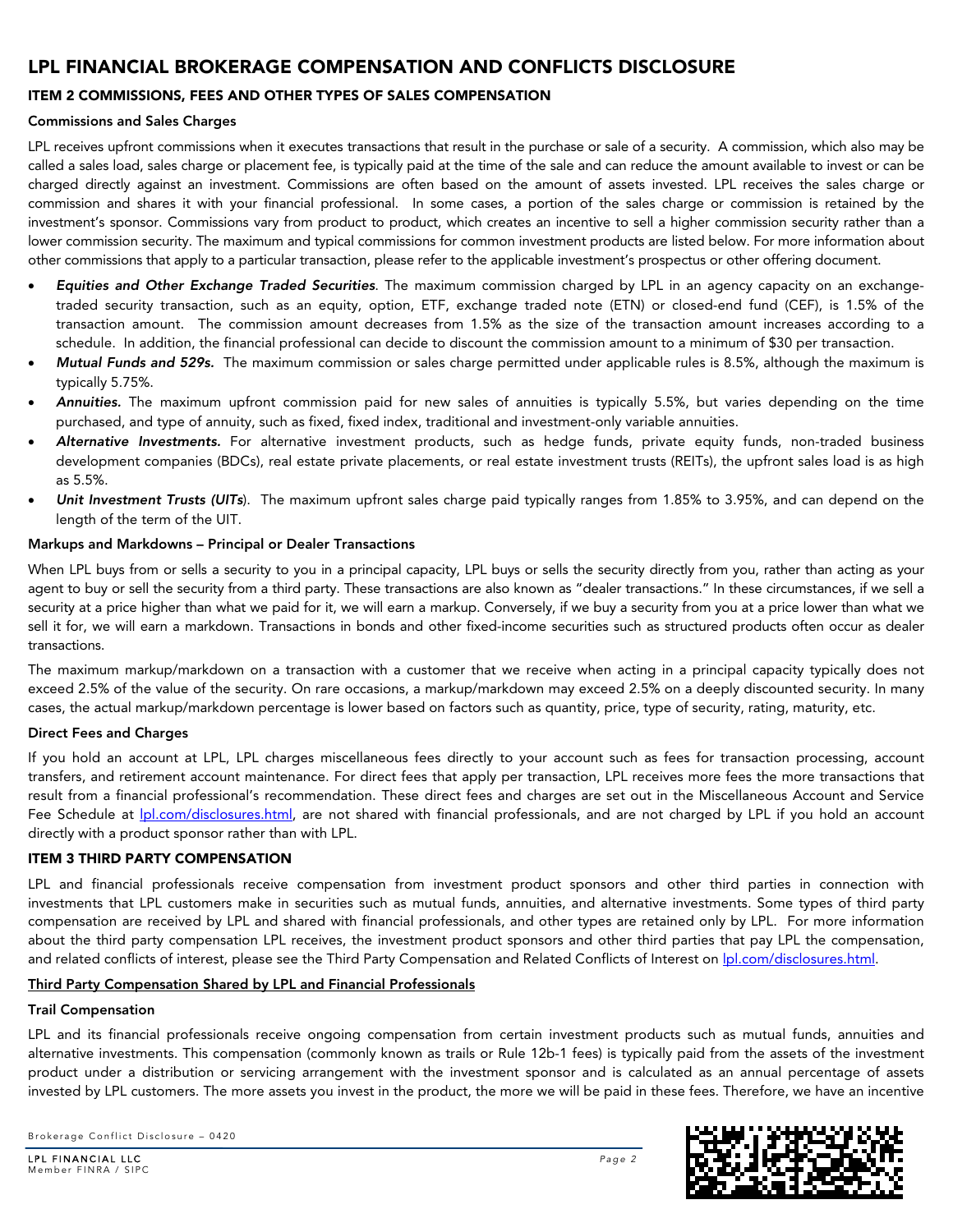to encourage you to increase the size of your investment. The amount of trails received varies from product to product. This creates an incentive to recommend a product that pays a higher trail rather than a lower trail. We also have an incentive to recommend a product that pays trails (regardless of amount) rather than products that do not pay trails. For more information about trail compensation received with respect to a particular investment, please refer to the prospectus or offering document for the investment.

- *Mutual Funds and 529s*. The ongoing payment depends on the class of shares but is typically between 0.25% and 1% of assets annually.
- *Annuities.* LPL receives a trail payment from an annuity issuer for the promotion, sale and servicing of a policy. The amount and timing of trail payments vary depending on the agreement between LPL and the issuer, and the type of policy purchased. The maximum trail payment for annuities is typically 1.5%, and varies depending on the type of annuity.
- *Alternative Investments*. For alternative investment products, such as private funds, trail payments may be as high as 1.25% on an annual basis. Trail payments for managed futures funds can be as high as 2% annually.

# Concessions and Mutual Fund Finder's Fee

In certain cases, LPL and financial professionals receive compensation from a mutual fund sponsor in connection with transactions for which sales charges are waived or under other circumstances and as described in a fund's offering documents. This compensation is generally referred to as a finder's fee or concession and typically ranges between 0.25% and 1% of the transaction amount. LPL also receives concessions from investment sponsors for other types of investments. These concessions vary from product to product, and are generally shared between LPL and the financial professional. Concessions can be as high as 0.25% of the transaction amount for new issues of certificates of deposit, municipal bonds and other short-term dated bonds, up to 3% of the transaction amount for structured products, and up to 4% of the transaction amount for CEFs.

# Life Insurance

LPL receives compensation from issuers of life insurance (universal, variable universal, whole life, and term) and other insurance contracts that are available to brokerage customers. The compensation includes commissions and trails, and may include payments for administrative services that LPL provides and/or payments made in connection with LPL's marketing and sales-force education and training efforts, including LPL's annual national sales and education conference and other conferences. LPL and/or its affiliated insurance agency, LPL Insurance Associates, Inc. (LPLIA), receive commissions in the range of 4% to 140% of first-year commissionable premiums. LPL may also receive a trail payment in the range of 1% to 25% of subsequent premiums, if any. The amount of commission varies depending on the issuer, coverage and the premium amount. For business placed through LPLIA, LPLIA typically retains between 10% and 25% of first-year commissionable premiums to support the additional case-management services that LPLIA provides for products offered through LPLIA. Financial professionals receive a percentage of the commissions and trailing commissions the insurance company pays to LPL and/or LPLIA. LPL, LPLIA, and financial professionals also receive additional compensation from certain insurance companies when LPL's sales of the companies' products exceed premium thresholds specified in selling agreements with LPL and/or LPLIA.

# Bonus Payments from Investment Sponsors

Certain insurance companies offer financial professionals bonus payments, oftentimes called persistency or retention bonuses, based on the amount of customer assets that the financial professional has placed in the insurance company's products. Although LPL does not participate in these bonus programs, LPL may from time to time accept and share these payments on a one-time basis with a financial professional who recently joined LPL and was entitled to such payments through the financial professional's former brokerage firm.

# Non-Cash Compensation

LPL, LPL employees and financial professionals receive non-cash compensation from investment sponsors that is not in connection with any particular customer or investment. Compensation includes such items as gifts valued at less than \$100 annually, an occasional dinner or ticket to a sporting event, or reimbursement in connection with educational meetings, customer workshops or events, or marketing or advertising initiatives, including services for identifying prospective customers. Investment sponsors also pay, or reimburse LPL and/or its financial professionals, for the costs associated with education or training events that may be attended by LPL employees and financial professionals and for LPL sponsored conferences and events.

# Third Party Compensation Retained by LPL

# Cash Sweep

If a customer holds an account with LPL, LPL offers a service to sweep cash held within accounts into an interest-bearing FDIC insured cash account (ICA) or, in limited circumstances, money market funds. For ICA, under its agreement with each bank in which LPL deposits customer cash, LPL receives a fee from the banks equal to a percentage of the average daily deposit balance in the ICA. For additional information on the ICA, please see the ICA disclosures booklet available on **|pl.com/disclosures.html**. The fee paid to LPL is at an annual rate of up to an average of 4% as applied across all deposit accounts taken in the aggregate; therefore, on some accounts, fees to LPL may be higher or lower than this average percentage amount.

Brokerage Conflict Disclosure – 0420

LPL FINANCIAL LLC *Page 3* Member FINRA / SIPC

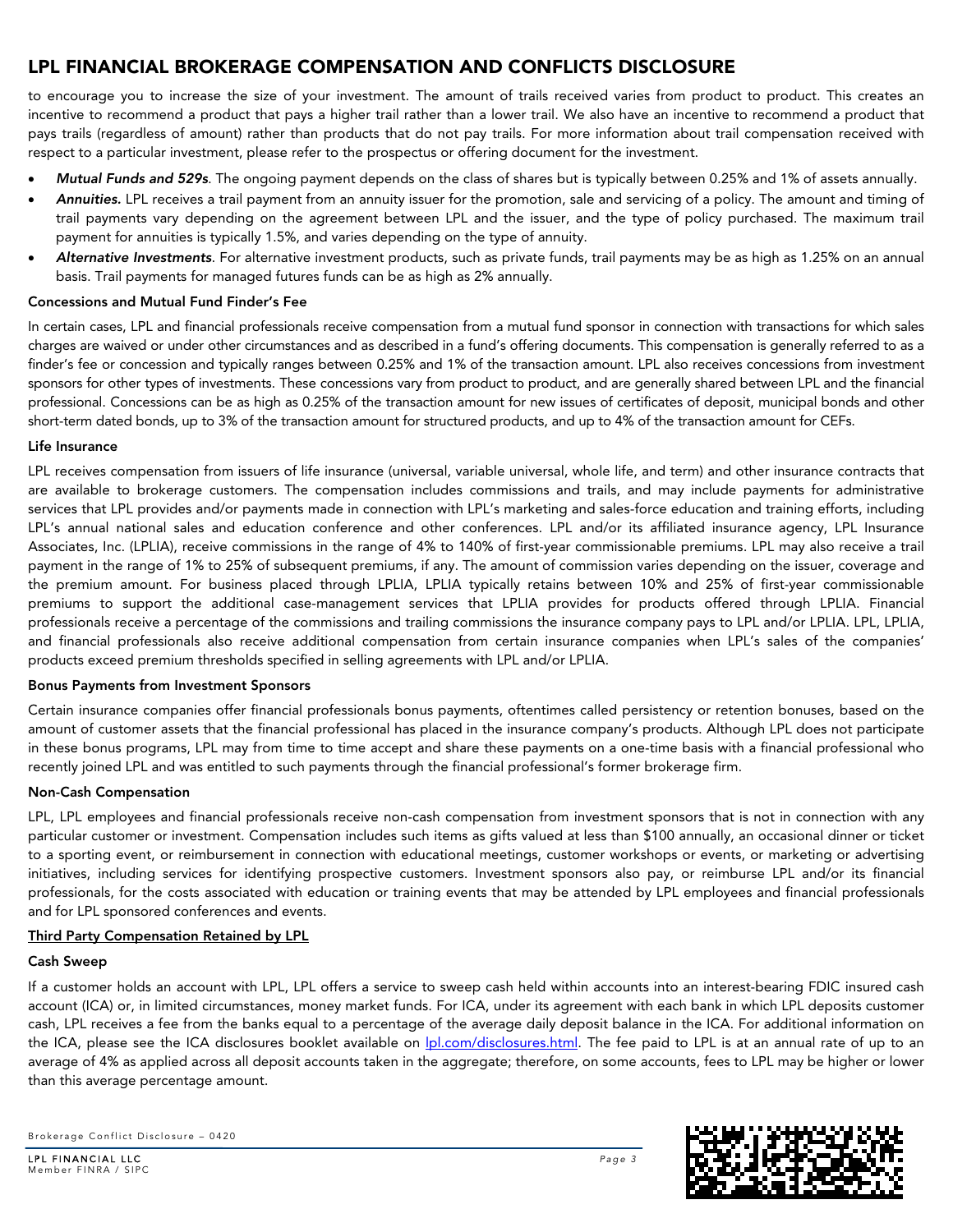LPL also makes available single-bank insured cash account programs (SBICA). The banks participating in the SBICA have an agreement with LPL for financial professionals to offer brokerage and advisory services on their premises. This presents a conflict of interest because the financial professional is an employee of the bank that is also used for the sweep, and the bank benefits financially from the deposits. In the case of these single-bank programs, LPL receives a fee from the bank of up to 0.50% annually of the LPL customer assets deposited at the bank under the program for its sweep processing services.

For accounts held at LPL that are not eligible for the ICA or that do not participate in SBICA, uninvested cash balances are automatically invested in a money market sweep fund. LPL receives compensation for marketing support from the sponsors to these funds, ranging between 0.16% and 0.35% of the assets invested in the money market funds. These payments are in addition to other fees (e.g., recordkeeping and 12b-1 fees) received by LPL.

Depending on interest rates and other market factors, the yields on the ICA, SBICA and money market sweep fund have been, and may continue in the future to be, lower than the aggregate fees and expenses received by LPL for a customer's participation in the cash sweep programs. This may result in a customer experiencing a negative overall investment return with respect to cash balances in the cash sweep programs. Interest rates under ICA or SBICA may be lower than the interest rates available if customers make deposits directly with a bank or other depository institution outside of LPL's brokerage platform or invests in a money market fund or other cash equivalent. Customers should compare the terms, interest rates, required minimum amounts and other features of the sweep program with other types of accounts and investments for cash.

# Non-Sweep Money Market Mutual Funds

Customers are able to invest cash balances in a limited number of money market mutual funds other than as part of a sweep arrangement (Non-Sweep Money Market Funds). Depending on interest rates and other market factors, investment returns of money market mutual funds have been, and may continue in the future to be, lower than the aggregate fees and expenses charged by LPL in connection with the transaction. This may result in a customer experiencing a negative overall investment return with respect to cash reserves invested in the Non-Sweep Money Market Funds. Customers should understand that the share class offered for a particular Non-Sweep Money Market Fund charges higher fees and expenses than other share classes that are offered by the same Non-Sweep Money Market Fund but are not available on LPL's platform. LPL receives compensation for the LPL customer assets invested in the Non-Sweep Money Market Funds for distribution, recordkeeping, shareholder servicing and administrative services it provides for the funds and in connection with marketing support services LPL provides to the fund sponsors as described in this disclosure.

Unlike other types of mutual funds available on LPL's platform, LPL makes available Non-Sweep Money Market Funds from only a limited number of mutual fund sponsors. By making available a limited number of Non-Sweep Money Market Funds, LPL is able to negotiate greater compensation from the fund companies for services it provides to the funds. Because of the limited number of Non-Sweep Money Market Funds available on the platform and the fees paid by those funds, other money market mutual funds not available through LPL's brokerage platform are likely to have higher returns than the Non-Sweep Money Market Funds.

# Recordkeeping Fees

In the case of accounts held at LPL, LPL performs recordkeeping and administrative services on behalf of mutual funds and receives fees for performing such services. These services include establishing and maintaining sub-account records reflecting the issuance, exchange or redemption of mutual fund shares by each account. For certain mutual funds LPL processes transactions on an omnibus basis, which means that LPL consolidates customer trades into one daily trade with a fund, and maintains all pertinent underlying shareholder information for the fund. The compensation LPL receives for these services can be paid based on customer assets in the fund (0% to 0.30% on an annual basis) or based on the number of positions held by customers in the fund (\$0 to \$25 per position). Because these fees vary, LPL has an incentive to recommend a fund that pays more in recordkeeping fees than a fund that pays a lower amount.

# Networking Fees

If LPL does not provide recordkeeping services to a mutual fund on an omnibus basis, then fund shares are traded on a networked basis, which means LPL submits a separate order to the fund for each individual customer trade. In that case, LPL maintains only certain elements of the fund's shareholder information. LPL also receives networking fees in the case of accounts held directly with an investment sponsor like a mutual fund or annuity company. In such cases, the investment sponsor pays LPL networking fees to link accounts with the investment sponsor to systems and accounts at LPL. The fees, which vary product by product, are typically based on the number of LPL customer positions in the investment product or assets. For mutual funds, LPL receives compensation that is based on the number of LPL customer positions held with the fund (up to \$12 per position per year) or based on the amount of customer assets in the fund (up to 0.15% on an annual basis). For annuities, LPL receives compensation that is based on the number of customer positions or contracts held with each annuity carrier (up to \$6 per position per year).

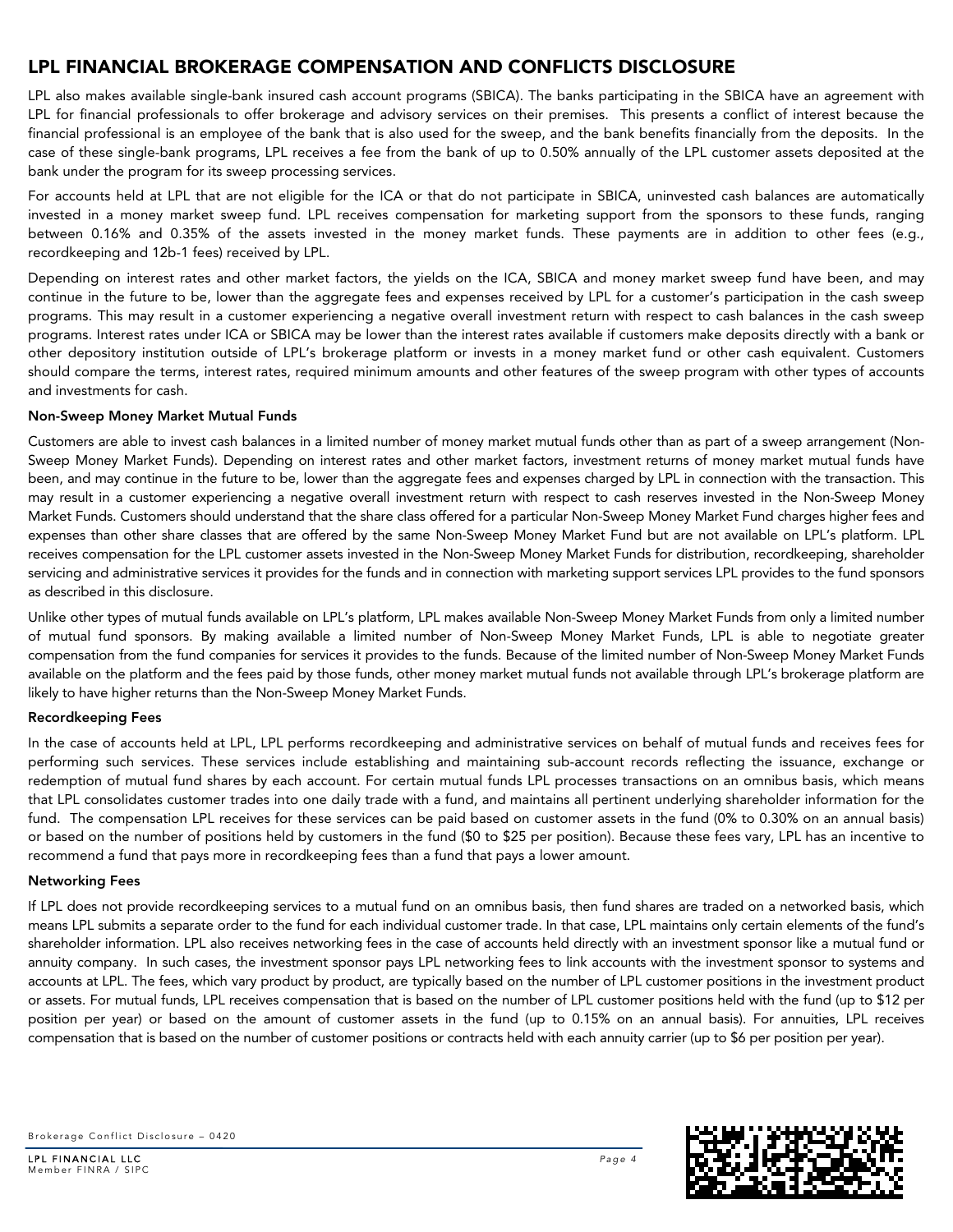# Product Onboarding Fees

LPL charges a setup fee to product sponsors when adding new investment products or share classes of an investment product to its investment platforms. When a new mutual fund family joins LPL's platform, LPL typically charges up to \$40,000 to add the family to LPL's recordkeeping platform. LPL typically charges annuity product sponsors a one-time onboarding/networking setup fee of up to \$75,000 to reimburse LPL for associated technology-related costs. LPL typically charges alternative investment sponsors up to \$30,000 for initial products that are added to its platforms and \$15,000 for follow-on offerings. LPL typically charges as a setup fee exchange traded product (ETPs) sponsors up to \$7,500 per fund, and UITs up to \$5,000.

# Revenue Sharing Payments

LPL receives revenue sharing payments from investment sponsors who participate in LPL's sponsorship programs. Investment sponsors make these payments to incentivize LPL to promote their products, and the sponsors receive preferential treatment as a result of the payment. Those preferences include supporting LPL's product marketing, education and training efforts for financial professionals so that investment sponsors can communicate with financial professionals and employees and promote their products. The arrangements also allow the investment sponsor's products in certain cases to benefit from lower ticket charges that are typically paid by a financial professional and/or customer. These payments are typically calculated as a fixed fee, as an annual percentage of the amount of assets invested, as a percentage of annual new sales, or as a combination.

- *Mutual Funds.* LPL receives compensation of up to 0.25% on an annual basis of customer assets invested with certain mutual fund families. LPL also receives flat annual payments at the discretion of certain fund sponsors as support for LPL's product marketing and the education and training efforts for financial professionals in connection with the sale of their products. In addition, LPL also receives from mutual fund sponsors up to \$10 per ticket charge for mutual fund purchases.
- *Variable Annuities*. LPL receives compensation that is based on customer assets (up to 0.15% annually), based on sales of such products (up to 0.35% annually) or based on a formula that is a combination of a fixed fee, customer assets and/or product sales.
- *Fixed Annuities*. LPL receives payments of up to 0.50% annually on sales or up to 0.25% annually on customer assets.
- *Alternative Investments*. For certain alternative investments, LPL receives a marketing allowance fee directly from the investment sponsor, and not as a portion of the upfront commission or trail. These fees can be paid on an annual basis of up to 0.35% of customer assets invested and up to 1.50% of sales in alternative investments, such as managed futures funds, REITs, hedge funds and private equity.
- *UITs*. LPL receives fees, often referred to as volume concessions, from UIT sponsors that are based on a percentage of sales volume. These fees are set by the UIT sponsor and vary. The UIT prospectus contains detailed descriptions of these additional payments.
- *Retirement Plan Products*. LPL receives marketing and educational support payments of up to \$260,000 per year from certain retirement plan product sponsors to assist with training and educating financial professionals.

Investment sponsors pay LPL different amounts of revenue sharing, and receive different levels of benefits for such payments. Because these fees can vary by fund and share class of a fund, LPL has an incentive to recommend a fund or share class that pays more in revenue sharing than a fund or share class that pays a lower amount. LPL generally does not share these revenue sharing payments with financial professionals.

# Technology Funding

When LPL incurs technology development-related costs associated with the launch or maintenance of a platform, tool or service, LPL sometimes receives reimbursements from product sponsors for such costs. Because LPL benefits from product sponsors' reimbursements of technology development-related costs, LPL's financial interests are conflicted with its ability to use strictly objective factors when selecting product sponsors to make available on the applicable platforms.

# Ad Hoc Reporting

LPL receives up to \$300,000 annually from various mutual fund, ETF and annuity investment sponsors in exchange for access to business intelligence and ad hoc reporting relating to financial professionals.

# Reimbursement for Shareholder Materials

When LPL delivers mutual fund shareholder reports and proxies to you, LPL is reimbursed by the mutual fund for the delivery costs. The maximum fee that can be charged for delivery is set by New York Stock Exchange (NYSE) rules. If LPL uses a vendor to perform the delivery, the vendor seeks reimbursement from the mutual fund on LPL's behalf and in certain cases remits a portion of the reimbursement to LPL.

# Optimum Funds

LPL provides investment consulting services to the investment adviser to the Optimum mutual fund family, including, but not limited to assisting the adviser in determining whether to engage sub-advisers for the Optimum Funds. As compensation for these services, LPL receives investment consulting fees of up to 0.22% of fund assets from the adviser to the Optimum Funds. Because LPL receives an asset-based fee from the Optimum Funds, it has an incentive to recommend investments in the Optimum Funds.

Brokerage Conflict Disclosure – 0420

LPL FINANCIAL LLC *Page 5* Member FINRA / SIPC

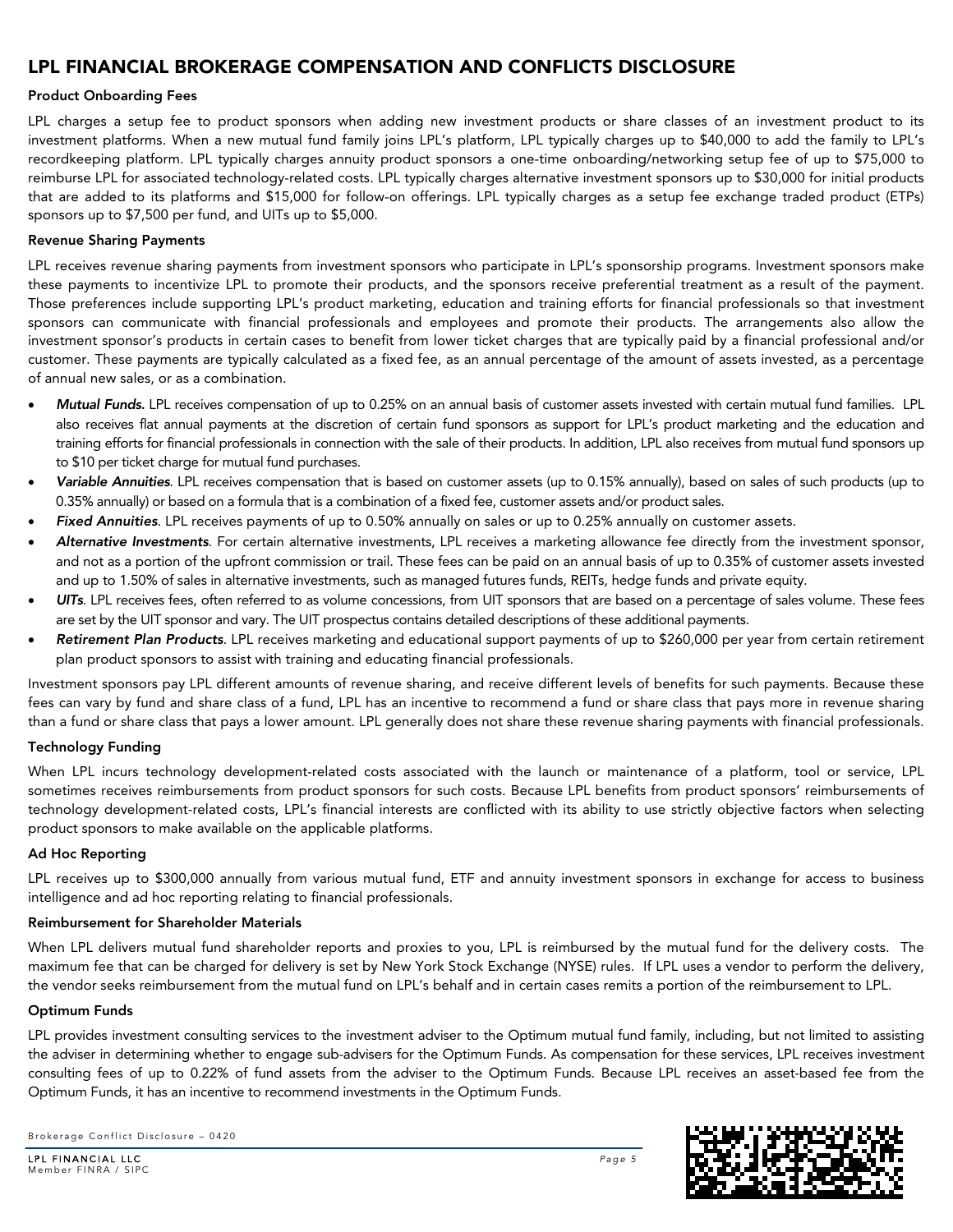# Collateralized Lending Arrangements

LPL offers a program that enables customers to collateralize certain investment accounts to obtain secured loans through banking institutions that participate in the program. LPL receives compensation from these participant banks based on the amount of the outstanding loans. Compensation can be up to 0.75% of the outstanding loan amount. This compensation to LPL varies, and, therefore, LPL can earn more or less depending on the bank selected by the customer. This compensation is a conflict of interest to LPL because LPL has a financial incentive for the customer to select a bank in the program, and a participating bank that pays LPL more. However, LPL does not share this compensation with financial professionals, and therefore, a financial professional does not have a financial incentive to recommend one bank over another. LPL and its financial professionals do have an incentive to recommend that customers borrow money rather than liquidating some of their account assets so that LPL and the financial professional can continue to receive brokerage commissions and fees on those assets.

When a customer pledges assets in an account, the customer is a borrower and uses the cash and securities in the account as collateral for a loan and pays interest to the bank. Because of LPL's arrangements with the banks participating in the program, customers may be limited in their ability to negotiate the most favorable loan terms. However, customers are not required to use the banks in LPL's program, and can work directly with other banks to negotiate loan terms or obtain other financing arrangements. If a customer obtains a loan from a non-partner bank, he/she should notify financial professional of the amount of the line of credit. Customers should be aware that LPL's collateralized loan program is one way, among many, to obtain a secured loan.

# Credit Cards

As part of its cash management services, LPL makes available credit cards for its customers through a partner bank. LPL receives a flat fee for each new activated credit card that is used by the cardholder in the first 90 days. LPL also receives a portion of the transaction volume of the cardholder's account. LPL's portion of the transaction volume varies depending on the number of LPL active cardholder accounts.

# <span id="page-5-0"></span>ITEM 4 PRODUCT COSTS AND RELATED CONFLICTS

Financial professionals provide recommendations with respect to a broad range of investment products, including stocks, bonds, ETFs, mutual funds, annuities and alternative investments. Each type of investment product carries unique risks, and many investment products charge fees and costs that are separate from and in addition to the commissions and fees that LPL and financial professionals receive. You can learn more about these risks and the fees and costs charged by an investment product by reviewing the investment product's prospectus, offering memorandum, or other disclosure documents.

Set out below is the typical range of expenses of the various investment products we sell. In most cases, these expenses are in addition to the commissions and fees that LPL receives for its brokerage services.

- *ETFs*. The expense ratios range from 0.05% to 1.0%, with an average expense ratio of around 0.44%.
- *Mutual Funds*. Expense ratios can vary based on the type of mutual fund purchased. The average expense ratio for actively managed funds is 0.5% to 1.0%, for passive index mutual funds the average is 0.2%.
- *Annuities.* The typical range of annual expenses associated with annuities is 0.60% to 5.00% dependent upon the combination of options selected by the investor including type of annuity (variable annuities have a mortality and expense fee whereas fixed index annuities do not), optional riders elected (living and/or death benefits) and investment options where applicable (subaccounts or models for variable annuities).
- *Alternative Investments*. The typical range of annual expenses, excluding any commissions or dealer manager fees, is 0.80% to 6.00% which may include management fees, acquisition fees, disposition fees, performance participation fees, organization and offering fees, acquired fund fees and expenses, or interest payments on borrowed funds.
- *UITs*. Typical annual operating expenses for UITs range from 0.20% to 4.00%. Equity UITs usually comprise the low end of the range while UITs whose trust consist of a basket of CEFs typically comprise the high end of the range.

# Share Class and Fund Selection

LPL offers various share classes of mutual funds and 529s. As an example, certain mutual fund share classes, often referred to as Class A shares, charge an upfront sales charge and an ongoing trail. For other mutual fund share classes, often titled Class C shares, there is no upfront sale charge paid, however, there is an ongoing trail payment and a contingent deferred sales charge to the investor if there is a redemption within a certain period of time after purchase. Depending on the length of the holding period for the mutual fund or 529, and other factors, one share class may be less expensive to the investor than another, and LPL and the financial professional may earn more or less in compensation for one share class than another. Because of their characteristics and sales load structure, mutual funds generally are longer term investments. Frequent purchases and sales of mutual funds can result in significant sales charges unless the transactions are limited to exchanges among mutual funds offered by a sponsor that permits exchanges without additional sales charges. LPL maintains policies and procedures that are designed to detect and prevent excessive mutual fund switching, but you should monitor your account and discuss with your financial professional any frequent mutual fund purchases and sales.



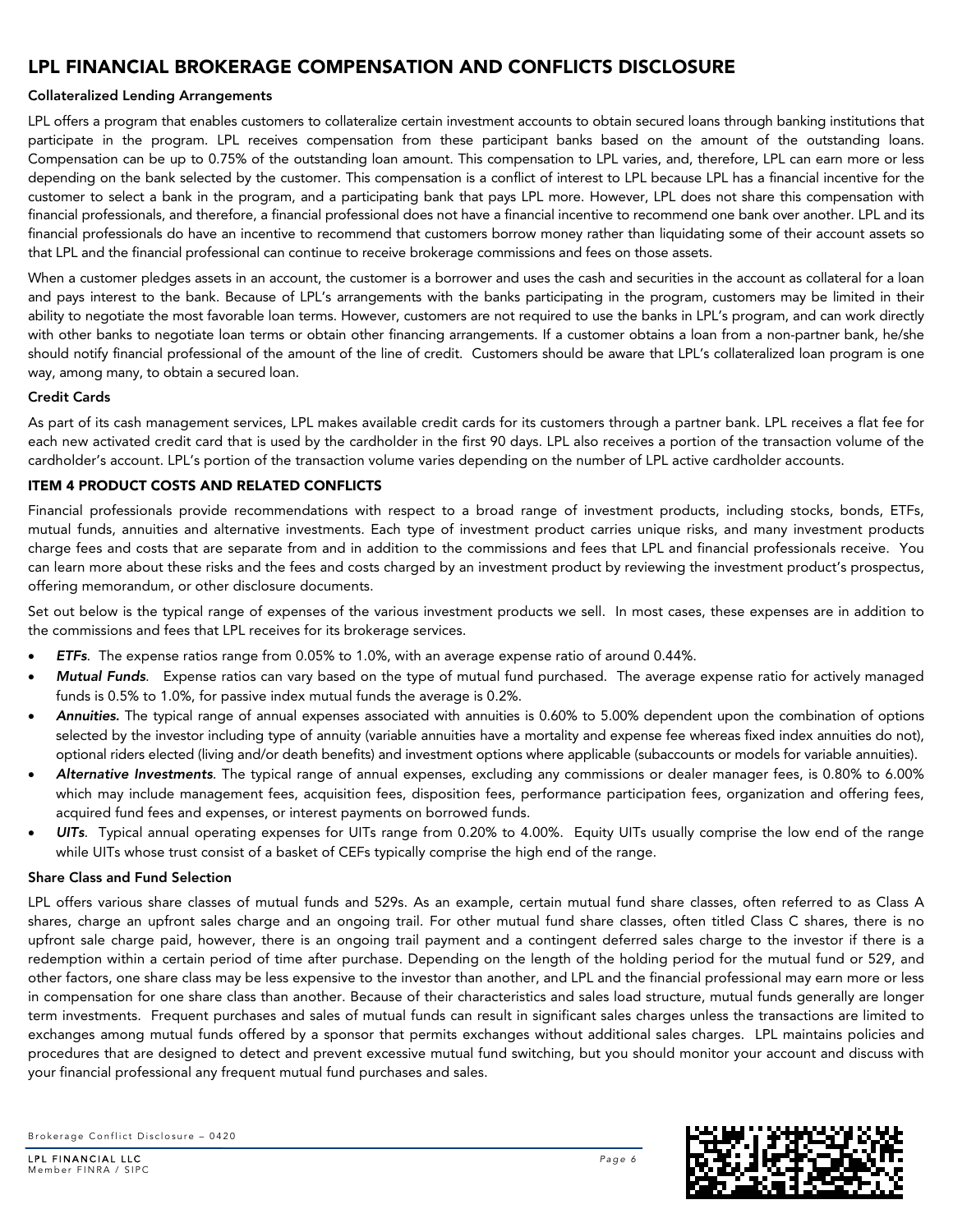Some share classes or funds we offer do not charge or pay to us an upfront sales charge, and pay us ongoing trails of 0.25% or less annually ("noload funds"). LPL makes no-load funds available only to certain customers or through certain of our programs. We may be compensated in other ways by sponsors of no-load funds, such as through revenue sharing payments. Because of the limited compensation from no-load funds, we have an incentive to limit the availability of no-load funds we offer and to recommend you invest in funds that impose sales charges and trails.

LPL also offers various mutual funds and ETFs, some of which have similar or identical investment strategies but differing fee structures. For example, a mutual fund that is designed to track an index of securities, such as the S&P 500 Index, may have higher or different types of fees than an ETF that is designed to track the same index. Whether a fund or ETF is more expensive than another fund or ETF with a similar or identical investment strategy may depend on factors such as length of holding, size of the initial investment and other factors. LPL and a financial professional may earn more compensation for one fund or ETF than another, giving LPL and the financial professional an incentive to recommend the product that pays more compensation to us.

# <span id="page-6-0"></span>ITEM 5 CUSTOMER REFERRALS, OTHER COMPENSATION AND OTHER CONFLICTS

# Payment for Referrals

LPL offers programs where LPL pays professionals, such as attorneys or accountants, for referrals. In one such program, LPL pays such professionals for referrals exclusively to its advisory business, and customers must acknowledge the referral payment to the professional. In another program, the professionals become registered as representatives of LPL and share in brokerage commissions and advisory fees in connection with the referral. In addition, some financial professionals offer brokerage and advisory services on the premises of unaffiliated financial institutions, like banks and credit unions. In some of those cases, the financial institution pays an employee (e.g., a teller) a "nominal" fee for referrals to a financial professional in accordance with applicable banking regulations.

LPL and financial professionals may enter into lead generation, marketing and/or referral arrangements with third parties and other financial intermediaries, including for the purpose of introducing new customers. The fees paid for these services can be structured in various ways, including an ongoing flat fee.

# Margin

LPL offers customers the ability to purchase securities on credit, also known as margin purchases. When a customer purchases securities on margin, LPL extends a line of credit to the customer and charges interest on the margin balance. LPL has a financial incentive to encourage margin borrowing because LPL earns compensation in the form of interest, transaction charges and other fees on investments made with borrowed amounts. That financial incentive creates a conflict of interest insofar as LPL and financial professionals benefit from your decision to borrow and incur the various fees and interest described above. If contemplating use of margin, please consult the LPL Margin Agreement and related disclosures for additional details.

# Float

If a customer holds an account at LPL, LPL maintains the assets in a segregated account and receives compensation in the form of earnings on its investment of uninvested cash. These earnings are generally known as "float." Cash in the account would typically result from contributions to the account or sales of securities in the account before that cash is credited to a specific customer accounts. LPL also receives float on outstanding checks after they are issued by LPL to the customer and before they are presented for payment. LPL does not share this compensation with financial professionals.

# Error Correction

If a customer holds an account at LPL and a trade error caused by LPL occurs in the account, LPL will cancel the trade and remove the resulting monetary loss to a customer from the account. If a trade correction is required as a result of a customer (e.g., if a customer does not make full payment for purchases or fails to deliver negotiable securities for liquidations before trade settlement), LPL will cancel the trade and any resulting monetary loss will be borne by the customer. In the case of a trade that requires a correction and that resulted in a monetary gain to the customer, such gain may be removed from the account and may result in a financial benefit to LPL.

# Rollovers

If a customer decides to roll assets out of a retirement plan, such as a 401(k) plan, and into an individual retirement account (IRA), we have a financial incentive to recommend that a customer invests those assets with LPL, because we will be paid on those assets, for example, through commissions, fees and/or third party payments. A customer should be aware that such fees and commissions likely will be higher than those the customer pays through the plan, and there can be custodial and other maintenance fees. As securities held in a retirement plan are generally not transferred to an IRA, commissions and sales charges may be charged when liquidating such securities prior to the transfer, in addition to commissions and sales charges previously paid on transactions in the plan. For more information about rollovers, see [lpl.com/disclosures.html](https://www.lpl.com/disclosures.html) under IRA Rollover Information.

Brokerage Conflict Disclosure – 0420

LPL FINANCIAL LLC *Page 7* Member FINRA / SIPC

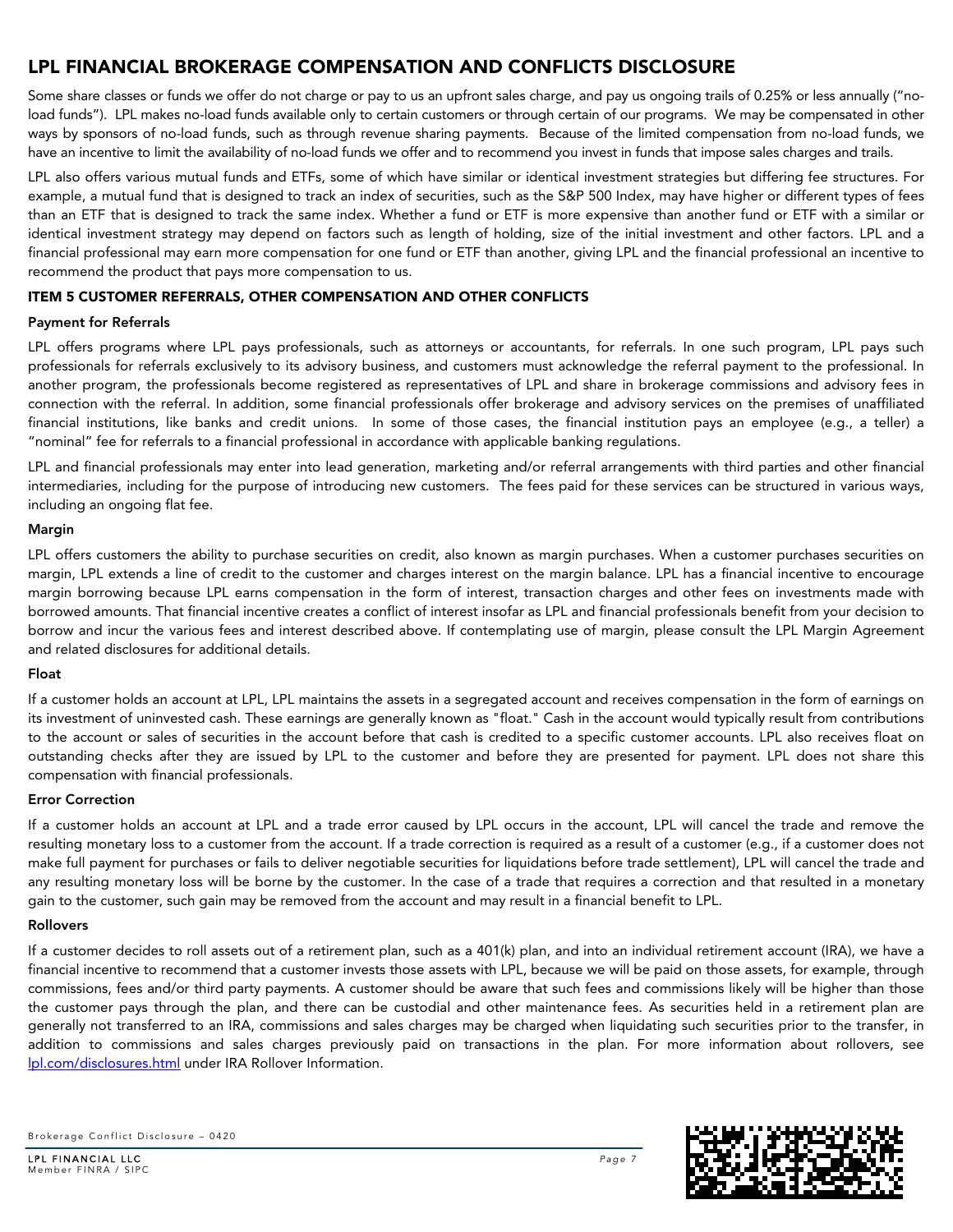# Limitations on Investment Recommendations

LPL and financial professionals offer and recommend investment products only from investment sponsors with which LPL has entered into selling and distribution agreements. Other firms may offer products and services not available through LPL, or the same or similar investment products and services at lower cost. In addition, LPL may only offer certain products in a brokerage account, even though there is a version of the product that may be offered at a lower cost through an advisory account, and vice versa.

The scope of products and services offered by certain financial professionals may also be more limited than what is available through other financial professionals. A financial professional's ability to offer individual products and services depends on his/her licensing, training or branch office policy restrictions. For example, a financial professional maintaining a Series 6, Series 63 and Life Insurance Agent license is limited to providing investment company securities, such as mutual funds and UITs and variable annuity contracts. A financial professional maintaining a Series 7, Series 63 and Life Insurance Agent license is able to provide solutions including all securities available for sale by a Series 6 representative as well as individual stocks, bonds, and alternative investments, among others. As another example, a financial professional may only be licensed to provide brokerage services, and not advisory services, or vice versa. To provide investment advisory services, a financial professional is often required to be registered as an IAR with the state in which he/she has a place of business.

You should ask your financial professional about the securities or services he/she is licensed or qualified to sell, and his/her ability to service investments that you transfer to LPL from another firm. You should also review the licenses held by your financial professional by visiting the FINRA BrokerCheck system at [http://brokercheck.finra.org.](http://brokercheck.finra.org/)

# Compensation of Certain LPL Employees

Certain LPL employees provide sales support resources to financial professionals who offer various types of brokerage and advisory products, programs, platforms and services. The compensation that LPL pays to these employees varies based on a number of factors, including assets in the program and compensation earned by LPL from the sales of these products and services. These sales employees have an incentive to promote certain LPL programs and platforms to financial professionals over others or those available through third parties.

# <span id="page-7-0"></span>ITEM 6 FINANCIAL PROFESSIONAL COMPENSATION, FEES AND RELATED CONFLICTS

LPL generally compensates financial professionals pursuant to an independent contractor agreement, and not as employees. However, some financial professionals are employees of LPL. Described below are the compensation and other benefits that independent contractor financial professionals receive from LPL.

# Cash Compensation

LPL typically pays a financial professional a percentage of the revenue he/she generates from sales of products and services. The percentage received can vary (typically between 90% to 100%) depending on his or her agreements with LPL and the investment product or service recommended, and can be more or less than what he/she would receive at another brokerage firm. The payments can include a bonus that is based on the amount of assets serviced or revenue generated by the financial professional. When compensation is based on the level of production or assets, the financial professional has a financial incentive to meet those production or asset levels. In addition, LPL pays compensation to branch managers based on sales of products and services in the branch. In some cases, financial professionals pay a portion of their compensation to their branch manager or another financial professional for supervision and/or administrative or sales support. There is a conflict of interest because the compensation affects the branch manager's ability to provide objective supervision of the financial professional. LPL and branch managers have an obligation to supervise financial professionals and may decide to terminate a financial professional's association with LPL based on performance, a disciplinary event or other factors. The amount of revenue a financial professional generates creates a conflict of interest when considering whether to terminate a financial professional.

# Other Benefits

Financial professionals are eligible to receive other benefits based on the revenue he/she generates from sales of products and services. These benefits present a conflict of interest because the financial professional has an incentive to remain a registered representative of LPL in order to maintain these benefits. These benefits include eligibility for practice management support and enhanced service support levels that confer a variety of benefits, conferences (e.g., for education, networking, training, and personal and professional development), and other non-cash compensation. Such benefits also include equity awards from LPL's parent company, LPL Financial Holdings Inc. ("LPL Holdings"), free or reduced-cost marketing materials, reimbursement or credits of fees that financial professionals pay to LPL for items such as administrative services or technology, and payments that can be in the form of repayable or forgivable loans (e.g., for retention purposes or to assist a financial professional grow his/her securities practice). If LPL makes a loan to a new or existing financial professional, there is also a conflict of interest because LPL's interest in collecting on the loan affects its ability to objectively supervise the financial professional.

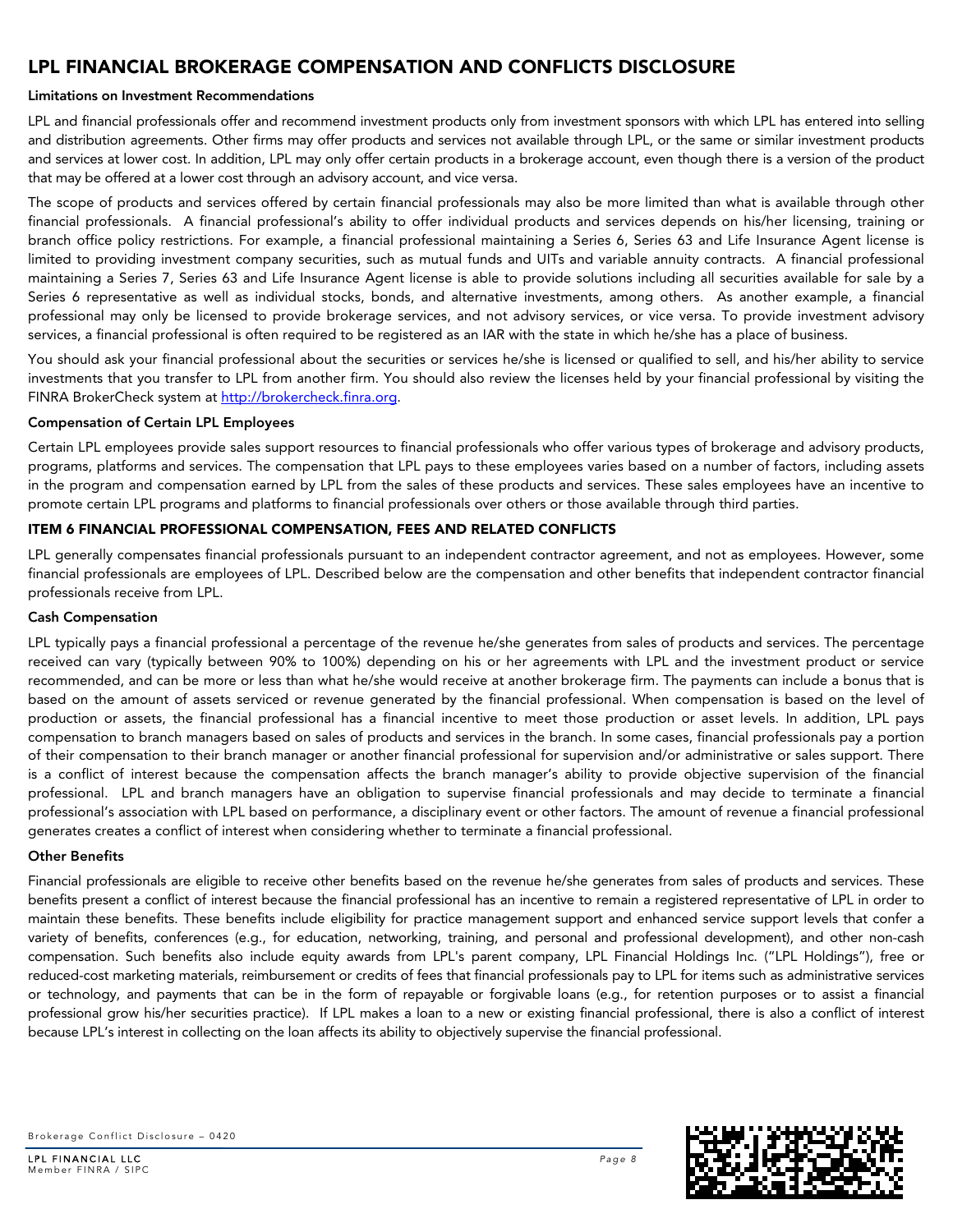# Fees Charged to Financial Professionals

LPL charges financial professionals various fees under its independent contractor agreement for, among other things, trade execution, administrative services, insurance, certain outside business activity related supervision, technology and licensing. Depending on the situation, these fees make it more or less profitable for the financial professional to offer and recommend certain services or products over others. In certain cases, these fees are reduced based on the financial professional's overall business production or the amount of assets serviced by the financial professional, which gives the financial professional an incentive to recommend that you invest more in your account or engage in more frequent transactions. Transaction fees charged to your financial professional can also vary depending on the specific security that the financial professional recommends. As an example, the transaction fees a financial professional must pay to LPL to purchase or sell a mutual fund for your account may differ between funds, which creates an incentive for your financial professional to recommend the fund that carries the lowest transaction charge.

#### Recruitment Compensation and Operational Assistance

If a financial professional recently became associated with LPL after working with another financial services firm, he/she received recruitment compensation from LPL in connection with the transition. In many cases, this transition assistance includes payments from LPL that are commonly intended to assist a financial professional with costs associated with the transition; however, LPL does not verify that any payments made are actually used for transition costs. These payments can be in the form of repayable or forgivable loans, and are subject to favorable interest rate terms, as compared to other lenders. In the case of forgivable loans, the loans are generally subject to repayment if the financial professional leaves LPL before a certain period of time or other conditions are not met. In addition, for certain situations involving the transfer of customer accounts from a third party platform to LPL's platform, existing financial professionals are eligible to receive a flat-dollar amount of up to \$350 per transferred account to assist with offsetting the estimated time and expense he/she incurs to complete the account transfer process.

The amount of recruitment compensation is often significant in relation to the overall revenue earned or compensation received by the financial professional at his or her prior firm. Such payments are generally based on the size of the financial professional's business established at his/her prior firm, for example, a percentage of the revenue earned or assets serviced at the prior firm, or on the size of the assets that transition to LPL. The receipt of this compensation creates a conflict of interest in that the financial professional has a financial incentive to recommend that a customer open and maintain an account with LPL for advisory, brokerage and/or custody services, and to recommend switching investment products or services where a customer's current investment options are not available through LPL, in order to receive the this type of benefit or payment.

#### Arrangements with Banks and Credit Unions

Some financial professionals offer brokerage and advisory services on the premises of unaffiliated financial institutions, like banks and credit unions. LPL typically shares compensation with the financial institution, including a portion of the brokerage commissions and fees the financial professional generates. In such case, the financial institution typically pays part of that amount to the financial professional. Such compensation can vary depending on the investment product or service recommended. The financial institution can limit the types of products that may be sold by a financial professional. LPL typically shares with the financial institution between 75% to 100% (depending on the type of investment product) of the commissions and ongoing trail payments that LPL receives in connection with the investment. In such case, the financial professional (an employee of the financial institution) will be compensated (e.g., in the form of salary, bonus, compensation based on commissions, etc.) by the financial institution in accordance with the terms agreed upon between the financial institution and the financial professional and approved by LPL (which vary depending on each financial institution and employee). Some of these financial institutions are affiliated with investment product sponsors (such as mutual fund sponsors) which presents a conflict of interest for a financial professional employed by a financial institution to encourage customers to invest in that financial institution's proprietary investment products. If the financial professional is not an employee of the financial institution where he/she provides services to a customer, LPL typically shares with the financial professional between 25% to 100% and with the financial institution between 0% to 75% (depending on the type of investment product) of the commissions and ongoing trail payments that LPL receives in connection with the investment. LPL or its affiliates employ directly a limited population of financial professionals located in financial institutions. Such financial professionals are compensated in a manner consistent with financial professionals employed by financial institutions.

#### Financial Professional's Outside Business Activities

Financial professionals are permitted to engage in certain LPL-approved business activities other than the provision of brokerage and advisory services through LPL, and in certain cases, a financial professional receives more compensation, benefits and non-cash compensation through the outside business than through LPL. Some financial professionals are accountants, real estate agents, insurance agents, tax preparers, or lawyers, and some financial professionals refer customers to other service providers and receive referral fees. As an example, a financial professional could provide advisory or financial planning services through an unaffiliated investment advisory firm, sell insurance through a separate business, or provide third party administration to retirement plans through a separate firm. If a financial professional provides investment services to a retirement plan as a representative of LPL and also provides administration services to the plan through a separate firm, this typically means the financial professional is compensated from the plan for the two services. In addition, a financial professional may

Brokerage Conflict Disclosure – 0420

LPL FINANCIAL LLC *Page 9* Member FINRA / SIPC